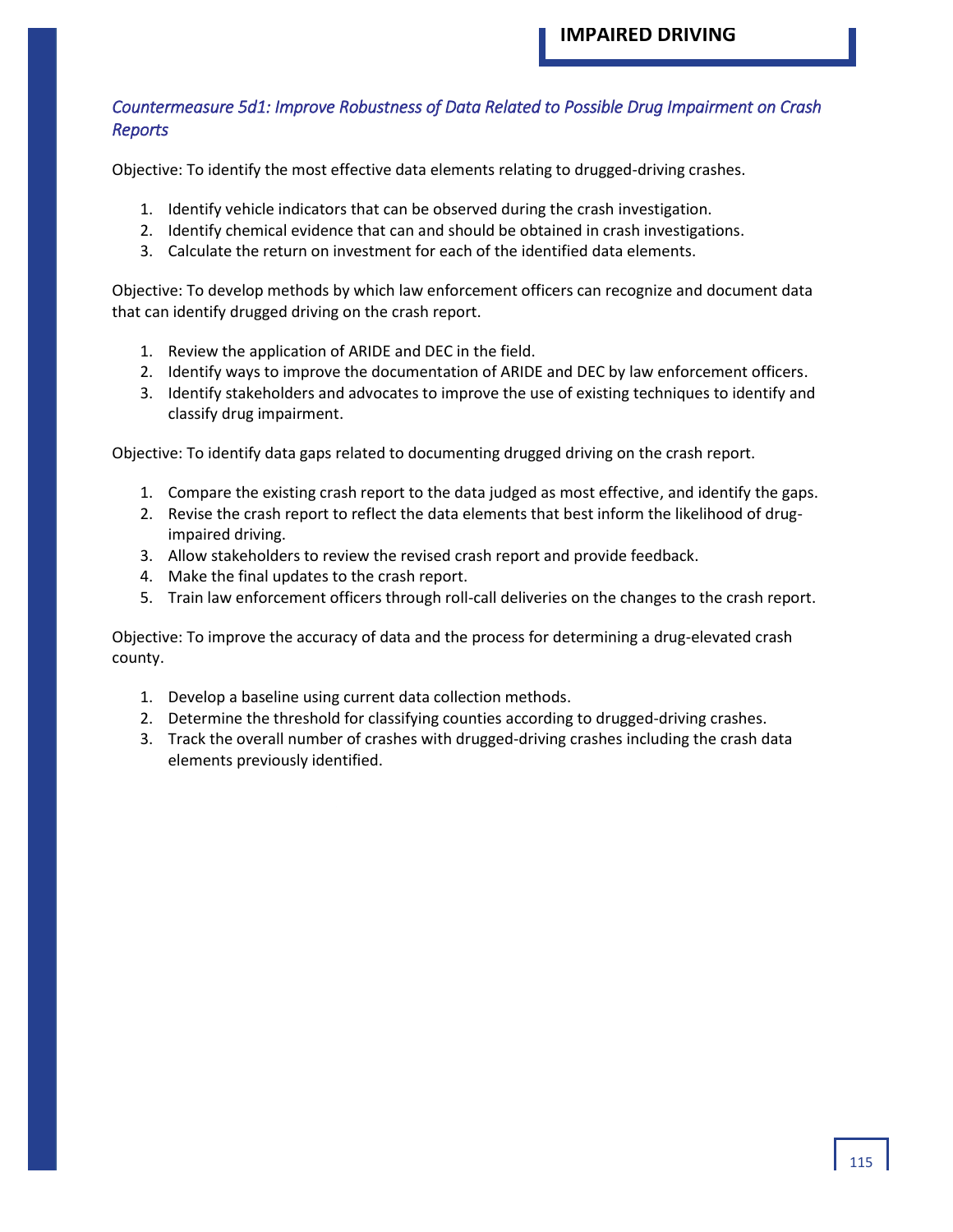### *Countermeasure 5d2: Use Supplemental Crash Reports to Add Missing Drug-Impairment Data to Crash Reports*

Objective: To provide valuable details that enhance information about drugged-driving contributing factors.

- 1. Identify data elements that can be gathered after an initial report is filed that will enhance the classification of crashes relative to drug impairment.
- 2. Compare the existing supplemental report to the data judged as most effective, and identify the gaps.
- 3. Revise the supplemental report to reflect the data elements that best inform the likelihood of drug-impaired driving.
- 4. Add formatting to ease report completion for all potential users.
- 5. Allow stakeholders to review the revised crash report and provide feedback.
- 6. Make final updates to the supplemental crash report.

Objective: To train law enforcement, emergency medical services, and/or medical examiners on how to add missing drug-impairment data to crash reports.

- 1. Train all potential users on the changes to the supplemental report.
- 2. Develop field tools to serve as reminders for users.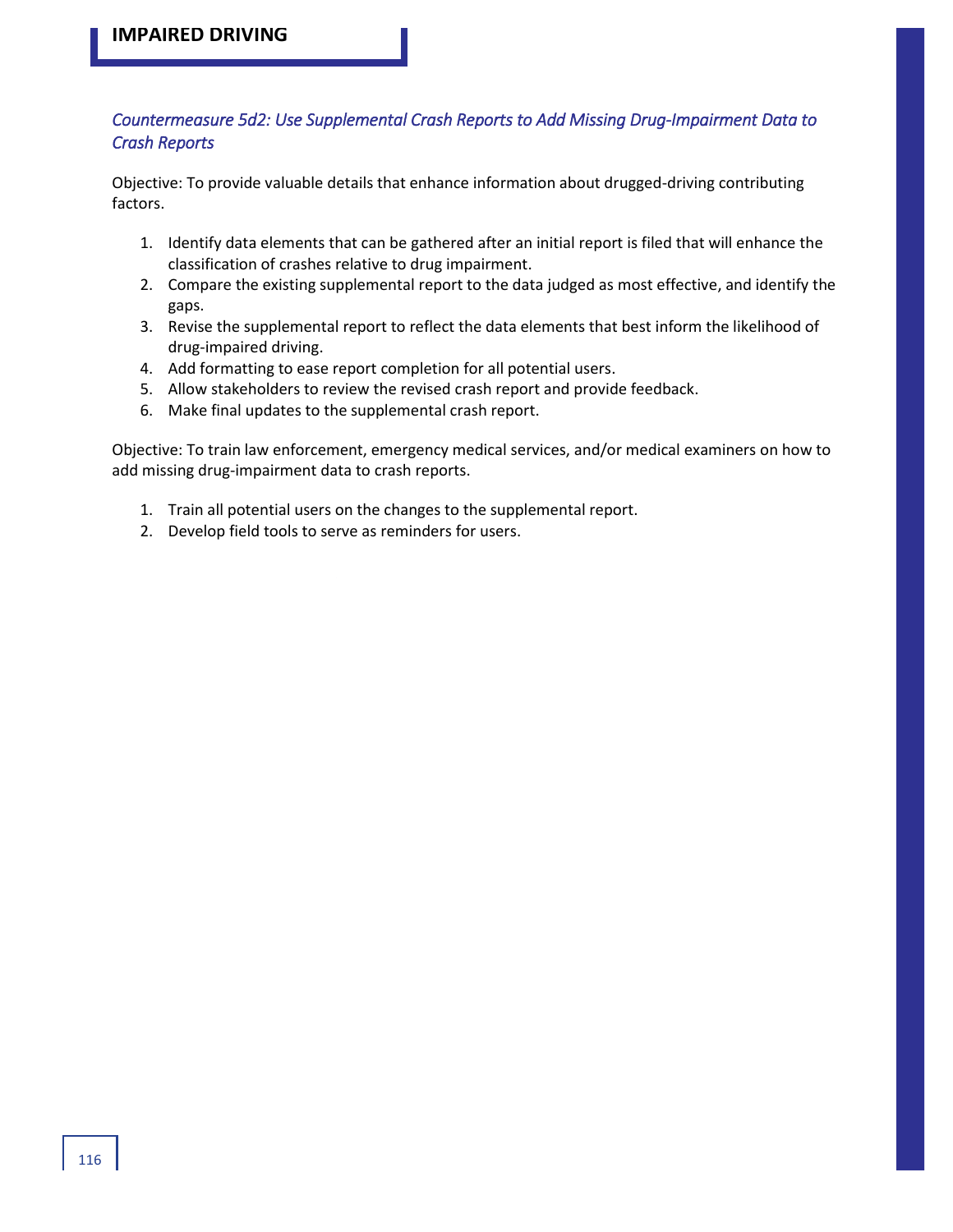### *Countermeasure 5d3: Analyze Policies and Possible Legislation Advancing Decriminalization and Legalization of Marijuana*

Objective: To analyze legislation and traffic safety impact in other states with legalized marijuana.

- 1. Review existing legislation in states where marijuana has been legalized.
- 2. Identify differences in legislation based on type: recreational, medical, and drug form.
- 3. Quantify the impact on traffic safety crashes.
- 4. Summarize the findings in a matrix format.
- 5. Submit the matrix to selected stakeholders to gage the ease of understanding of the analysis results.
- 6. Revise the matrix based on stakeholder feedback.

Objective: To educate legislators about the potential impact of legalizing marijuana on highway safety.

- 1. Based on the analysis, develop an outline for the legislative educational materials.
- 2. Develop educational materials for distribution to legislators and their staff.
- 3. Develop presentation materials for use in communications with legislators and their staff.
- 4. Distribute materials to legislators, staff, and other stakeholders who will further distribute materials to target audiences.

Objective: To educate the traffic safety stakeholders and general public about the potential consequences of legalizing marijuana on highway safety.

- 1. Based on the analysis, develop an outline for traffic safety stakeholder educational materials.
- 2. Develop educational materials for distribution to traffic safety stakeholders.
- 3. Develop presentation materials for use in communications with traffic safety stakeholders.
- 4. Based on the analysis, develop an outline for the educational materials targeting the general public.
- 5. Develop educational materials for distribution to the general public.
- 6. Develop presentation materials for use in communications with the general public.
- 7. Distribute materials to stakeholders who will further distribute materials to target audiences.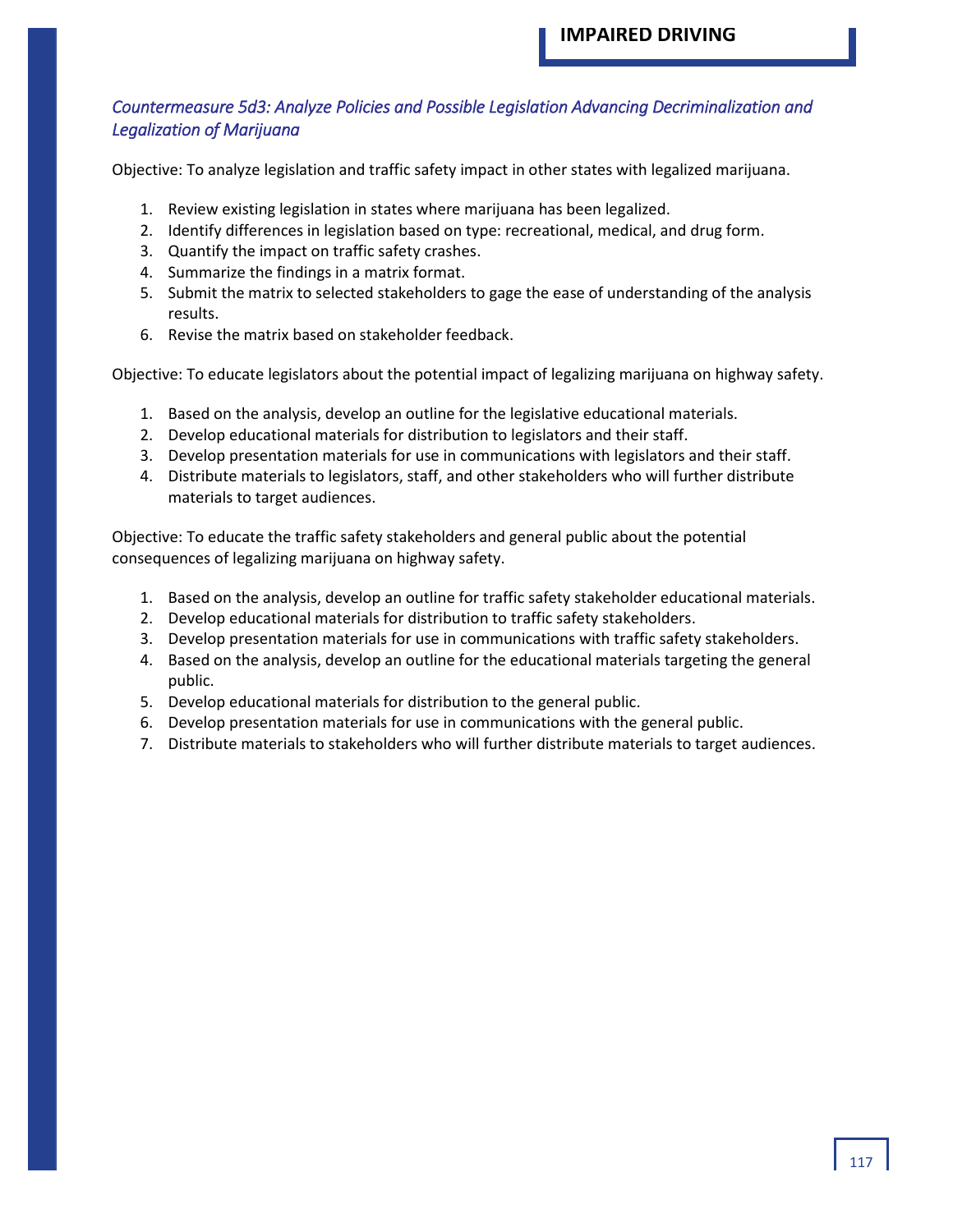### *Countermeasure 5d4: Optimize Resources Available in the Gathering and Processing of Evidence Related to Drug-Impaired Driving*

Objective: To review available resources in gathering and testing blood evidence in drugged-driving cases.

- 1. Identify the number of samples collected.
- 2. Analyze the available resources and time requirements to fully test for drug impairment in all samples.
- 3. Identify needed lab equipment and personnel to fully and promptly process all blood submissions for known substances.
- 4. Identify and report needed increases.
- 5. Estimate the return on investment for the proposed changes.
- 6. Gather input on potential stakeholders.
- 7. Communicate needed resources to all affected stakeholders.
- 8. Analyze the impact by collecting data over a designated period.

Objective: To investigate potential efficiencies in employing a law enforcement phlebotomist program.

- 1. Obtain best practice procedures and processes associated with a law enforcement phlebotomist program based on existing programs modified with Texas legal requirements.
- 2. Estimate the return on investment for a law enforcement phlebotomist program.
- 3. Gather stakeholder input related to the draft procedures and processes.
- 4. Summarize the proposed procedures/process, return on investment, and stakeholder input.
- 5. Submit the final summary to an advisory group (senior law enforcement, prosecutors, attorneys general, and/or judges) for review and recommended actions.

Objective: To investigate efficiencies in using a jailor phlebotomist program.

- 1. Obtain best practice procedures and processes associated with a jailor phlebotomist program based on existing programs and Texas legal requirements.
- 2. Estimate the return on investment for a jailor phlebotomist program.
- 3. Gather stakeholder input related to the draft procedures and processes.
- 4. Summarize the proposed procedures/process, return on investment, and stakeholder input.
- 5. Submit the final summary to an advisory group (senior jail administrators, enforcement, prosecutors, attorneys general, and/or judges) for review and recommended actions.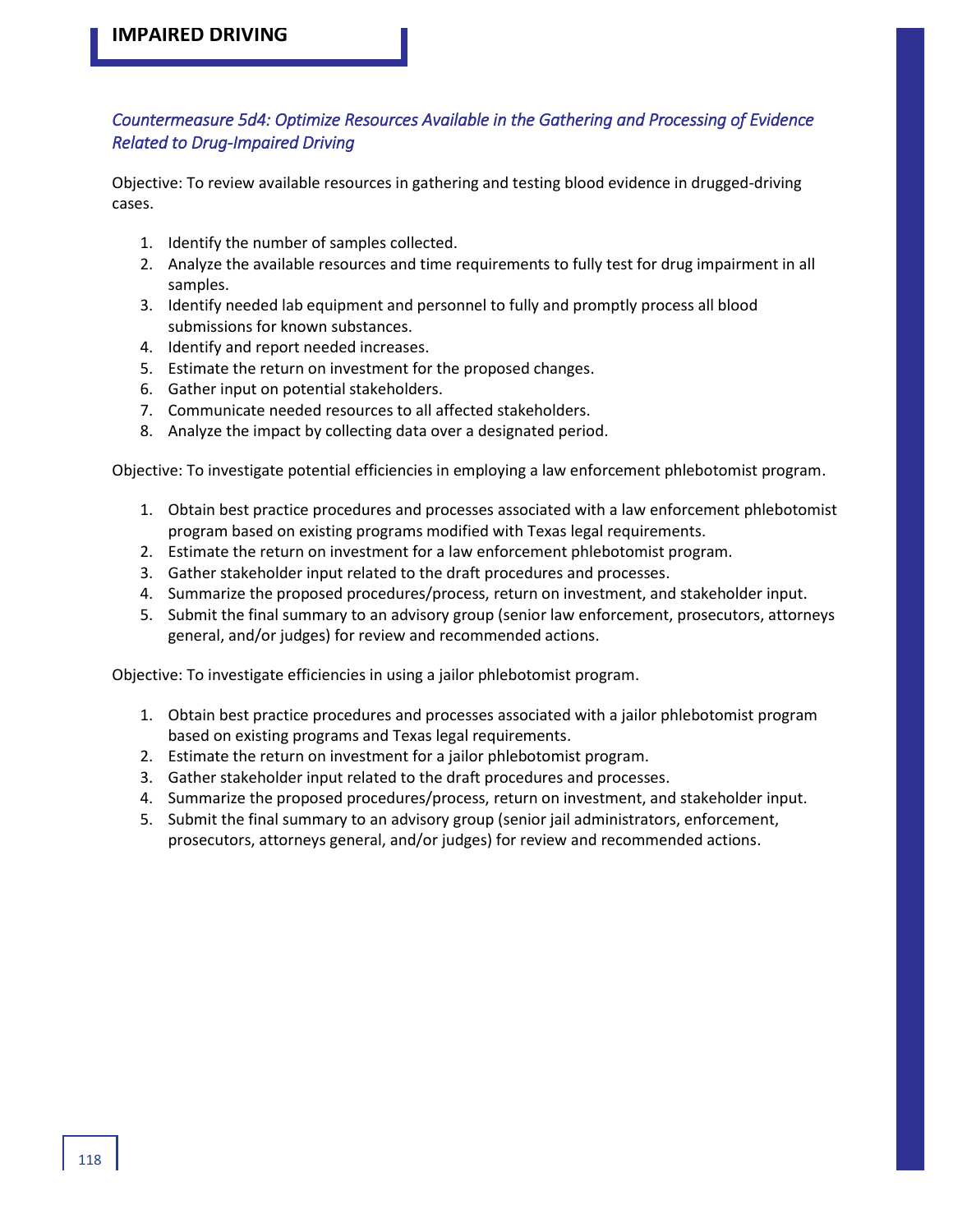### *Countermeasure 5d5: Assess Law Enforcement Resources (Number of DREs, ARIDE Officers, etc.) and Resources for Prosecutors in Drug-Elevated Crash Counties*

Objective: To identify and prioritize where ARIDE- and DRE-trained officers are required.

- 1. Develop a statewide database of individual training to conduct ARIDE and DRE evaluations.
- 2. Map the trained officers and associated agencies to the counties.
- 3. Identify gaps in resources based on the county comparison, with special emphasis on those counties designated as elevated in relation to drugged-driving crashes.
- 4. Compare the location of training opportunities to the gaps in resources.
- 5. Develop a plan to deliver ARIDE and/or DRE training to individuals and agencies that have a demonstrated need.
- 6. Track training in order to plan for and deliver refresher training in ARIDE and DRE.

Objective: To access if prosecutors have received adequate resources relating to drug-impaired driving.

- 1. Coordinate with the Texas District and County Attorneys Association's DWI Prosecutor Task Force to identify existing and needed resources.
- 2. Determine barriers to prosecutors auditing ARIDE and DRE training.
- 3. Identify gaps in resources based on the county comparison, with special emphasis on those counties designated as elevated in relation to drugged-driving crashes.
- 4. Compare the location of training opportunities to the gaps in resources.
- 5. Use the Texas District and County Attorneys Association's DWI Prosecutor Task Force to get DRE and ARIDE resources into existing and new training, publications, and online resources.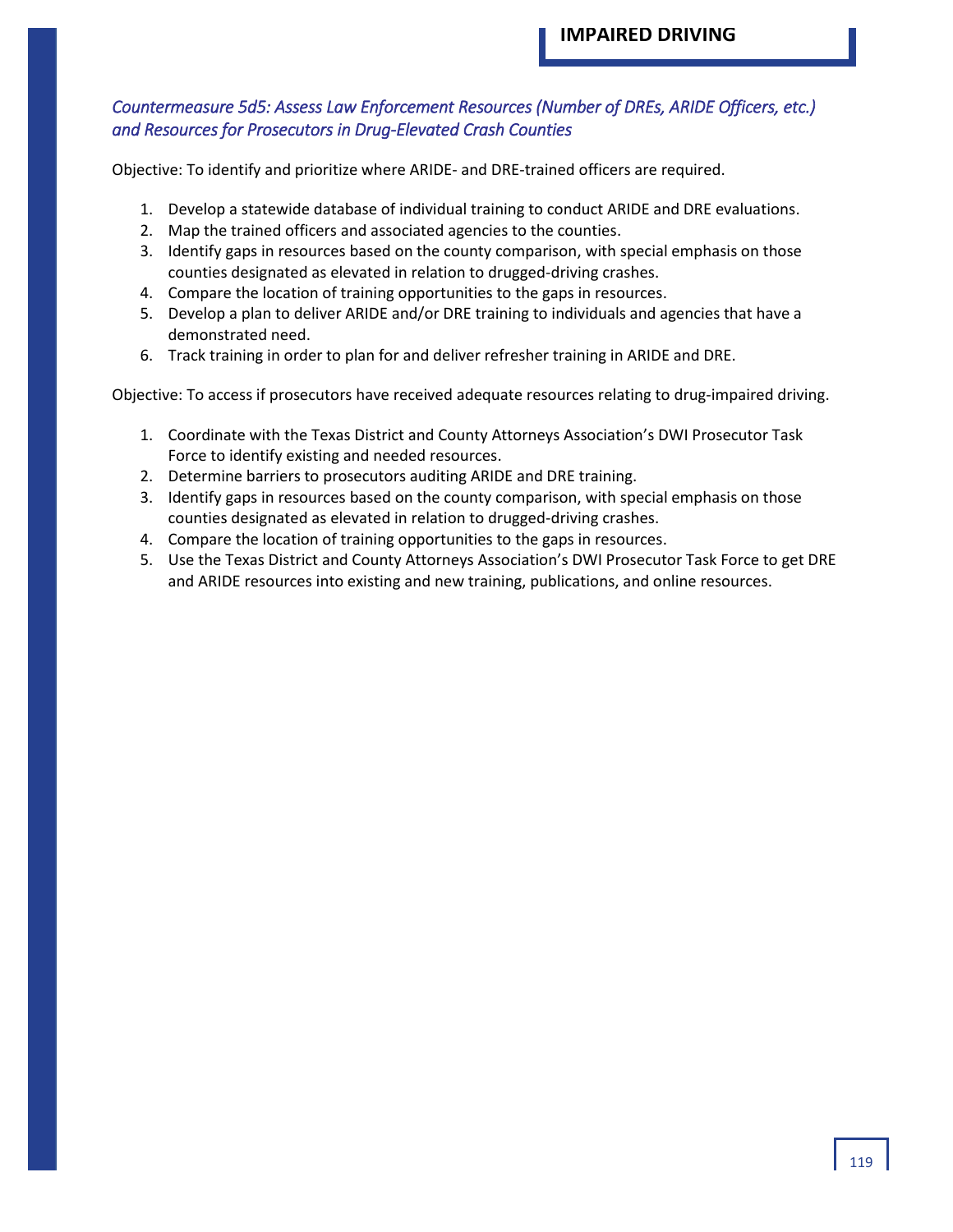## *Countermeasure 5d6: Use the SFST, ARIDE, and DRE Tracking System to Identify Common Factors Associated with Impaired Driving*

- 1. Review similar tracking systems in other states.
- 2. Compare the characteristics of other systems to the policies and procedures that impact resources at Texas law enforcement agencies (time, equipment, training, interest, etc.).
- 3. Conduct a survey of current SFST, ARIDE, and DRE officers to identify strengths and challenges on employing a tracking system.
- 4. Determine the inputs, outputs, constraints, limitations, and participation requirements of a proposed system.
- 5. Assess the financial resources required to develop and deploy a tracking system.
- 6. Based on this analysis, determine the return on investment of a tracking system for Texas.